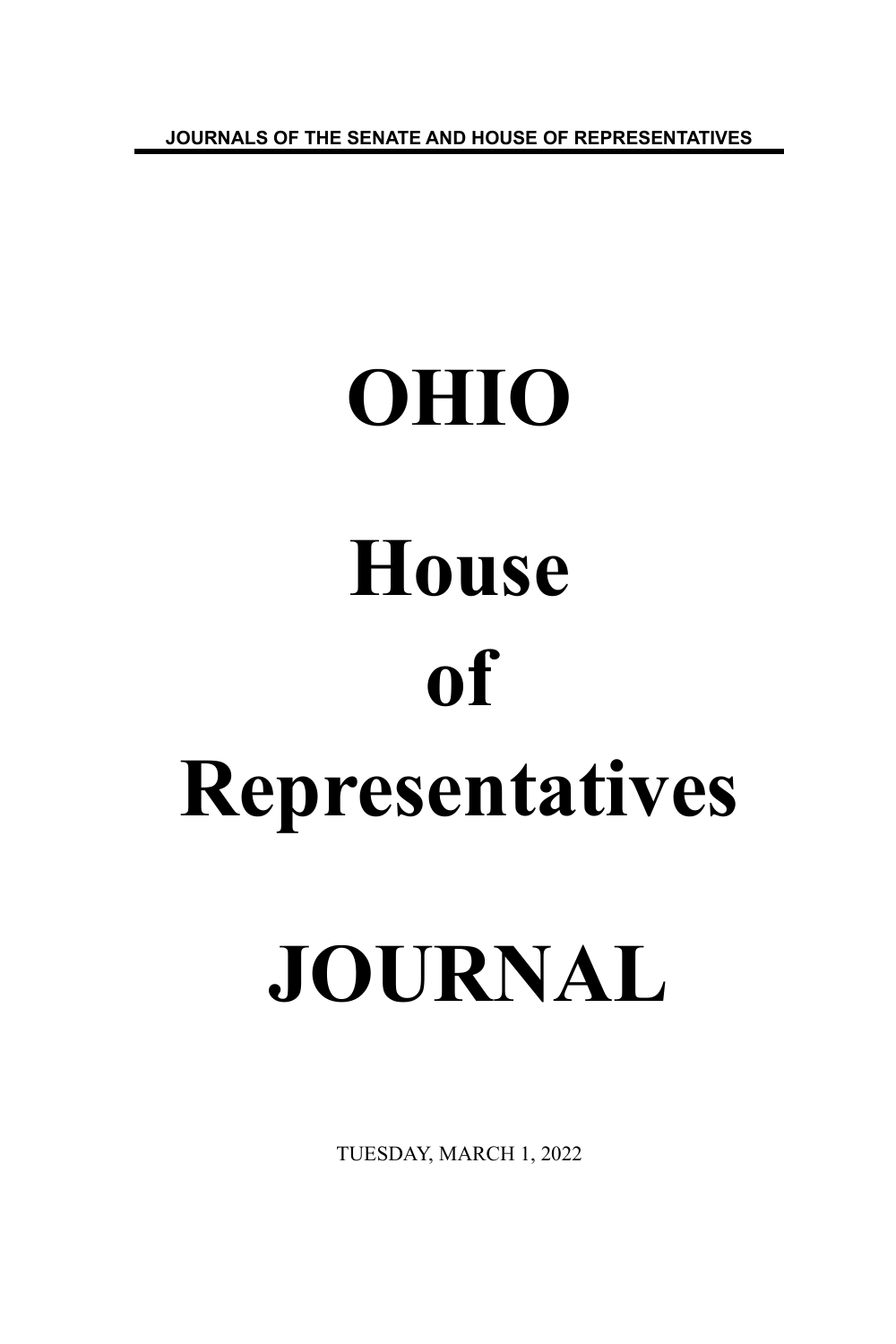# ONE HUNDRED THIRTY-FIRST DAY Hall of the House of Representatives, Columbus, Ohio **Tuesday, March 1, 2022, 9:00 o'clock a.m.**

The House met pursuant to adjournment.

Pursuant to House Rule No. 23, the Clerk called the House to order.

Representative Abrams was selected to preside under the Rule.

The journal of yesterday was read and approved.

#### **INTRODUCTION OF BILLS**

The following bills were introduced:

**H. B. No. 585 -** Representatives Fraizer, Young, T.

To amend sections 1101.01, 1309.201, 1315.02, and 5726.01 and to enact sections 1120.01, 1120.02, 1120.03, 1120.04, 1120.05, 1120.06, 1120.07, 1120.08, 1120.09, 1120.10, 1120.11, 1120.14, 1120.15, 1120.16, 1120.17, 1120.171, 1120.18, 1120.19, 1120.20, 1120.21, 1120.22, 1120.23, 1120.24, 1120.25, 1120.26, 1308.62, 1309.801, 1314.01, 1314.02, 1314.03, 1314.04, 1706.90, 1706.901, 1706.902, 1706.903, 1706.904, 1706.905, 1706.906, 1706.907, 1706.908, 1706.909, 1706.9010, 1706.9011, and 1706.9012 of the Revised Code to create a special purpose depository institution charter, to provide for the formation and management of decentralized autonomous organization LLCs, to amend the Uniform Commercial Code to address the classification of and perfection of security interests in digital assets, and to allow banks to provide custodial services of digital assets.

**H. B. No. 586 -** Representatives Schmidt, Upchurch.

Cosponsors: Representatives Ingram, White, Lampton, Grendell, Humphrey, Miller, A., Ray, Seitz, Johnson, Holmes, Miller, J.

To amend sections 2953.21 and 2953.23 of the Revised Code to authorize the filing of an initial or subsequent postconviction relief petition regarding a felony conviction that is based on DNA testing showing actual innocence, when the testing was done at the request or on behalf of the petitioner in the case in any circumstances, the state, or any government entity.

Said bills were considered the first time.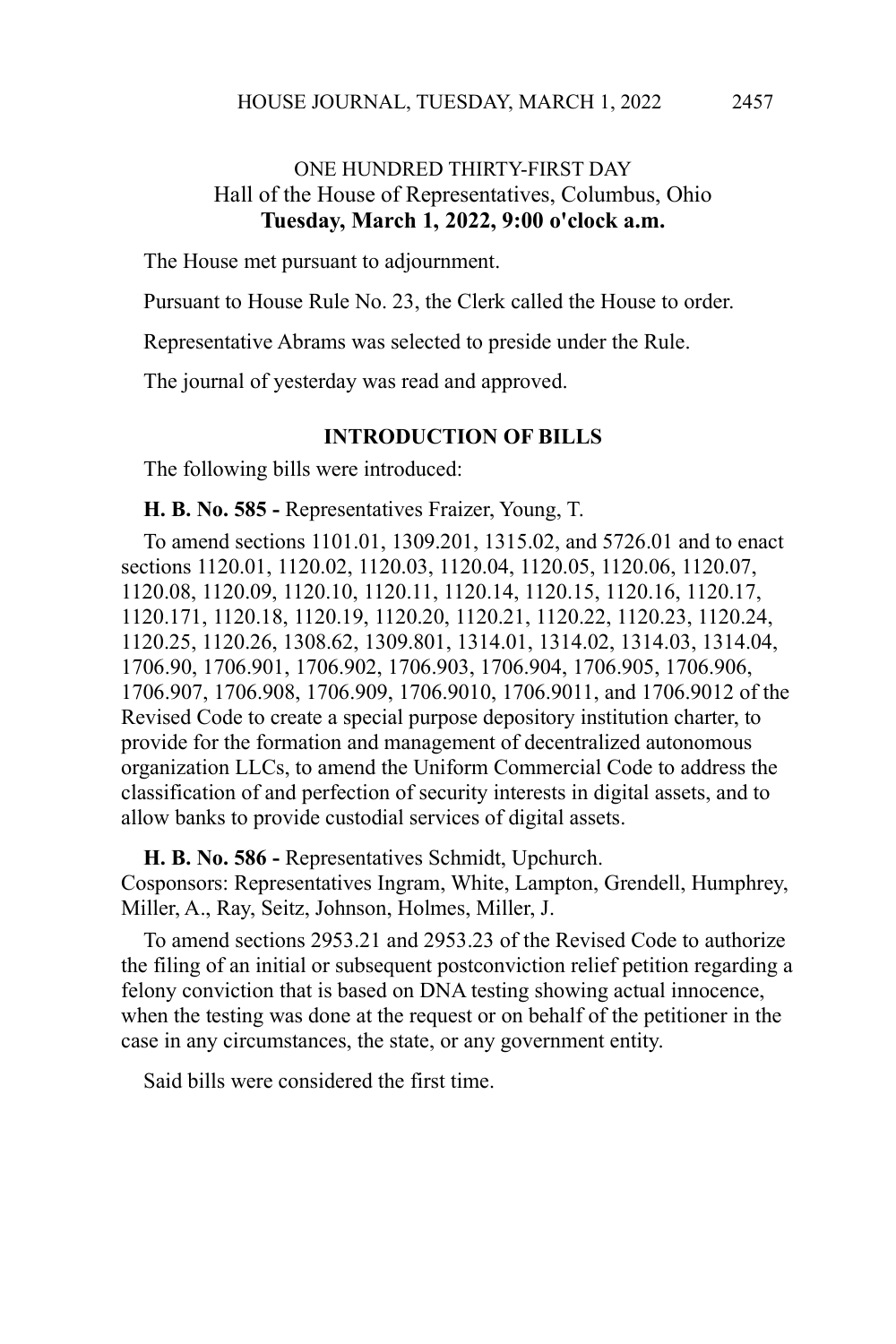# **REPORTS OF STANDING AND SELECT COMMITTEES AND BILLS FOR SECOND CONSIDERATION**

Representative Russo reported for the Rules and Reference committee recommending that the following House Bills and Senate Bills be considered for the second time and referred to the following committees for consideration:

**H. B. No. 569** - Representatives Holmes and White TO AUTHORIZE STATE INSTITUTIONS OF HIGHER EDUCATION TO ESTABLISH OHIO HIDDEN HERO SCHOLARSHIP PROGRAMS. To the committee on Higher Education and Career Readiness

**H. B. No. 570** - Representatives Miller, J. and Sobecki TO ALLOW AN INCOME TAX DEDUCTION FOR UP TO \$10,200 IN UNEMPLOYMENT BENEFITS RECEIVED IN 2021. To the committee on Ways and Means

**H. B. No. 571** - Representatives Abrams and Hicks-Hudson TO DESIGNATE THE MONTH OF APRIL AS "SEXUAL ASSAULT PREVENTION AWARENESS MONTH." To the committee on Criminal Justice

**H. B. No. 572** - Representatives Ginter and Carruthers TO REQUIRE THE DEPARTMENTS OF AGING AND MEDICAID TO ESTABLISH PROGRAMS TO PROVIDE PAYMENT TO RESIDENTIAL CARE FACILITIES THAT HAVE ONE OR MORE RESIDENTS WHO ARE ASSISTED LIVING WAIVER RECIPIENTS OR MEET OTHER **CRITERIA** 

To the committee on Families, Aging, and Human Services

**H. B. No. 573** - Representatives Ray and Sweeney TO DESIGNATE JANUARY 25TH AS "NATIONAL POLL WORKER RECRUITMENT DAY." To the committee on Government Oversight

**H. B. No. 574** - Representatives Seitz and Boggs TO REVISE THE LAW GOVERNING THE SALE OR FURNISHING OF BEER AND INTOXICATING LIQUOR AT CERTAIN EVENTS HELD AT A PRIVATE RESIDENCE WITHOUT A PERMIT. To the committee on Commerce and Labor

**H. B. No. 575** - Representative Cutrona TO MODERNIZE FRATERNAL BENEFIT SOCIETY SOLVENCY REGULATION AND OVERSIGHT. To the committee on Insurance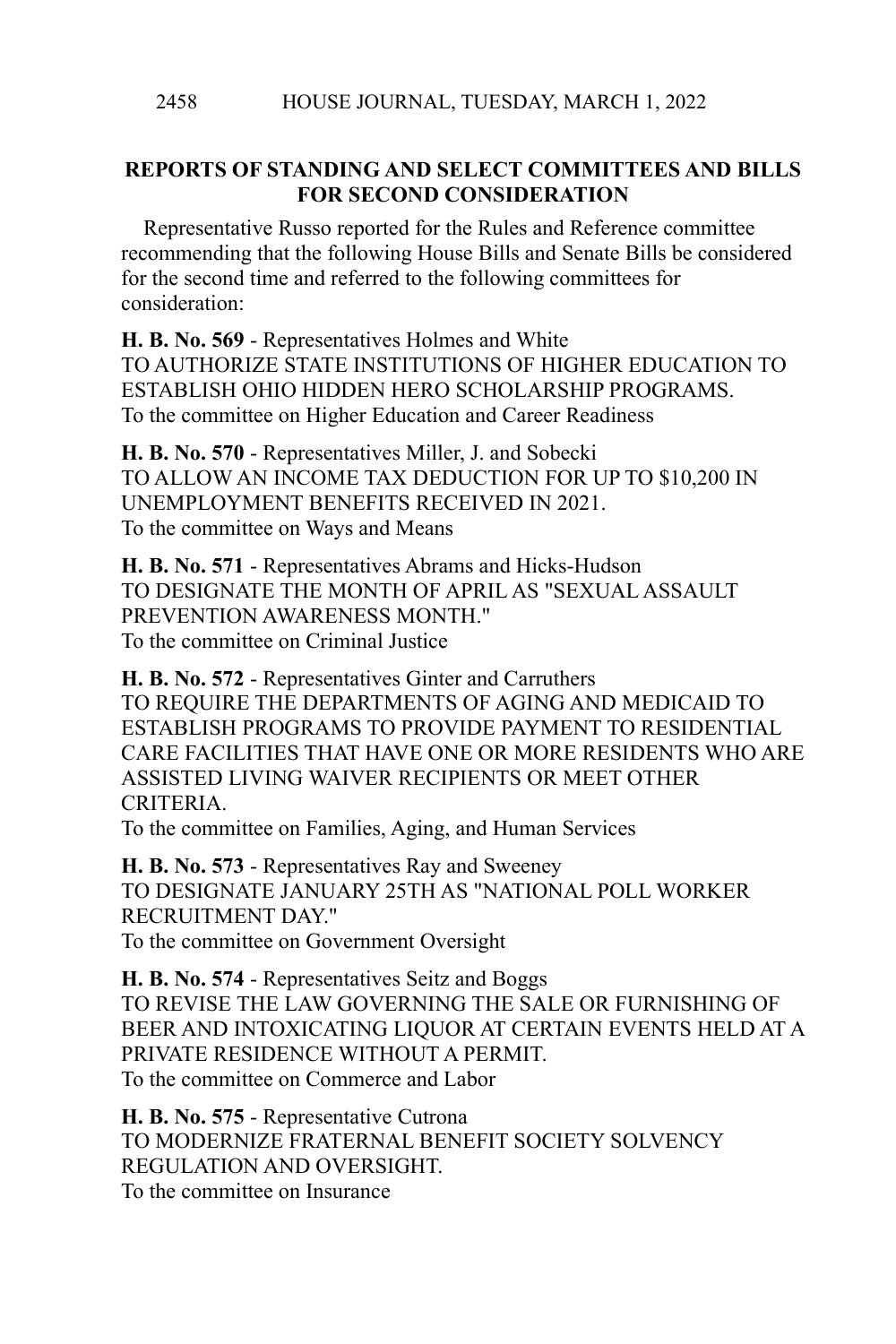**H. B. No. 576** - Representatives Boggs and Miller, A. TO DESIGNATE A PORTION OF STATE ROUTE 315 IN FRANKLIN COUNTY AS THE "JESSE OWENS MEMORIAL HIGHWAY." To the committee on Transportation and Public Safety

**H. B. No. 577** - Representatives Fraizer and Holmes TO ESTABLISH THE OHIO STEM GATEWAY PROGRAM UNDER THE COLLEGE CREDIT PLUS PROGRAM, TO ESTABLISH THE OHIO STEM RETENTION PROGRAM AND THE OHIO IT PROMISE, AND TO MAKE AN APPROPRIATION. To the committee on Higher Education and Career Readiness

**H. B. No. 578** - Representative Roemer TO CREATE THE "REVERE LOCAL SCHOOLS" LICENSE PLATE. To the committee on Transportation and Public Safety

**H. B. No. 579** - Representative Lightbody TO EXPRESSLY PROHIBIT THE SURFACE APPLICATION OF BRINE FROM OIL AND GAS WELLS ON ROADS. To the committee on Energy and Natural Resources

**H. B. No. 580** - Representative Miller, K. TO MODIFY THE PENALTY FOR THE OFFENSE OF "FAILURE TO COMPLY WITH AN ORDER OR SIGNAL OF A POLICE OFFICER" INVOLVING THE OFFENDER'S OPERATION OF A MOTOR VEHICLE AND EXPRESSLY PROVIDE THAT A MOTOR VEHICLE USED IN THE OFFENSE IS SUBJECT TO POSSIBLE SEIZURE AND FORFEITURE. To the committee on Criminal Justice

**H. B. No. 581** - Representatives Miller, J. and Holmes TO ALLOW COUNTY CREDIT CARD CHARGES FOR TEMPORARY AND NECESSARY ASSISTANCE CARE PROVIDED BY A COUNTY VETERANS SERVICE OFFICE. To the committee on Armed Services and Veterans Affairs

**H. B. No. 582** - Representative Loychik REGARDING THE NOMINATION AND ELECTION OF MEMBERS OF SCHOOL DISTRICT BOARDS OF EDUCATION. To the committee on Government Oversight

**H. B. No. 583** - Representatives Bird and Jones REGARDING EDUCATOR LICENSES FOR SUBSTITUTE TEACHERS AND TO DECLARE AN EMERGENCY. To the committee on Primary and Secondary Education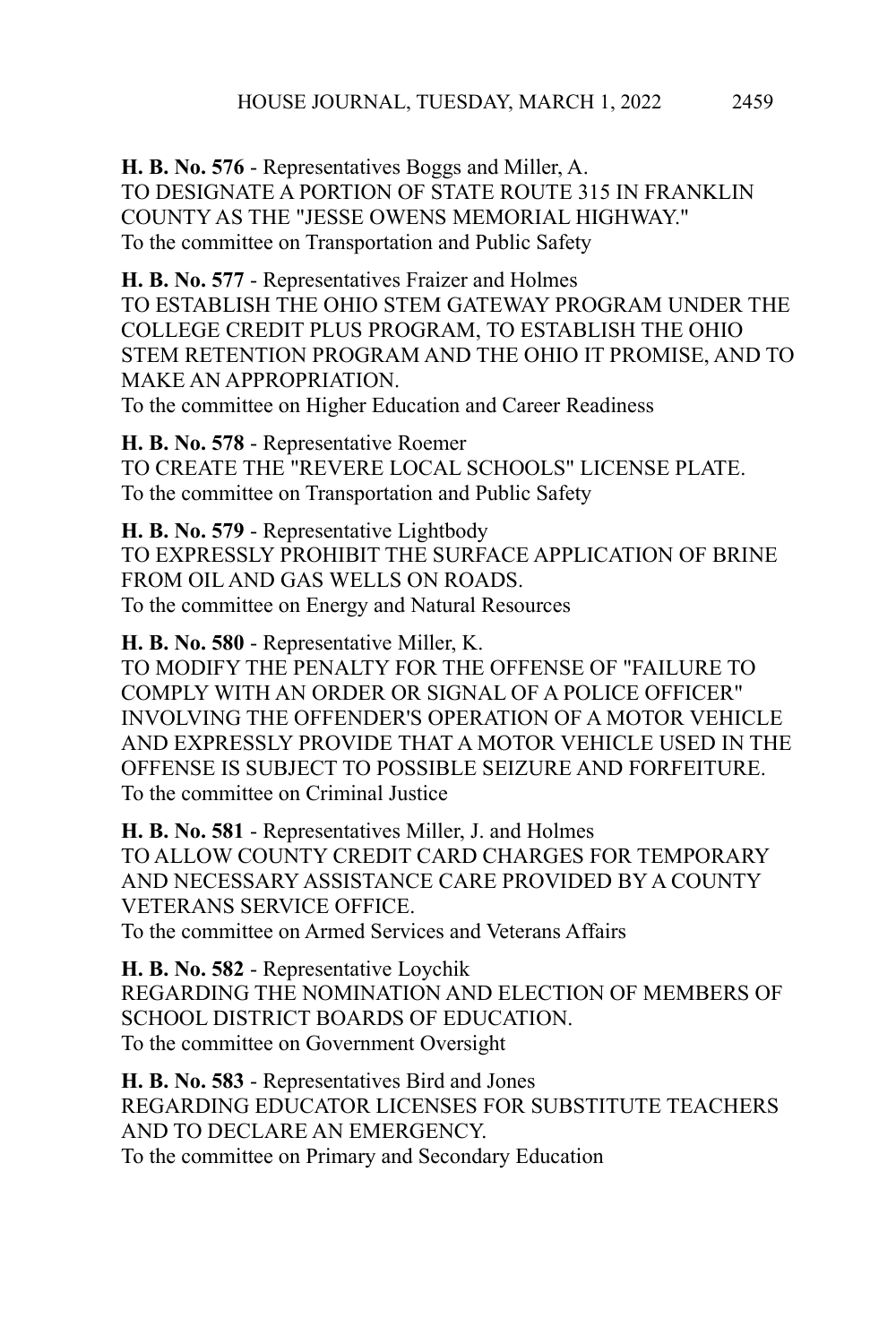**H. B. No. 584** - Representative Grendell TO DESIGNATE A PORTION OF STATE ROUTE 44 IN GEAUGA COUNTY AS THE "VETERANS LEGACY HIGHWAY." To the committee on Transportation and Public Safety

**Sub. S. B. No. 53** - Senator Manning TO ALLOW A PRIMARY CANDIDATE TO BECOME A CANDIDATE AT THE GENERAL ELECTION BY BEING APPOINTED TO FILL A BALLOT VACANCY UNDER CERTAIN CIRCUMSTANCES. To the committee on Government Oversight

**Sub. S. B. No. 112** - Senator Dolan TO MAKE CHANGES TO THE LAW RELATING TO TAX FORECLOSURES AND COUNTY LAND REUTILIZATION CORPORATIONS. To the committee on Ways and Means

**S. B. No. 168** - Senator Hoagland TO ESTABLISH THE OHIO MOBILE TRAINING TEAM PROGRAM AND TO MAKE AN APPROPRIATION. To the committee on Criminal Justice

**S. B. No. 235** - Senator Roegner

TO EXEMPT DOCUMENTARY SERVICE CHARGES AND INCOME TAX ELECTRONIC FILING FEES FROM SALES AND USE TAXATION. To the committee on Ways and Means

ROBERT R. CUPP TIMOTHY E. GINTER C. ALLISON RUSSO CINDY ABRAMS RICHARD D. BROWN DON JONES JESSICA E. MIRANDA SCOTT OELSLAGER PHIL PLUMMER
BILL SEITZ THOMAS WEST

Representative Jones moved that the House and Constitutional Rules requiring bills to be considered by each house on three different days be suspended as to the second consideration of all House Bills and Senate Bills contained in the report of the committee on Rules and Reference.

The motion was agreed to without objection.

The report was agreed to.

Said House Bills and Senate Bills were considered the second time and referred as recommended.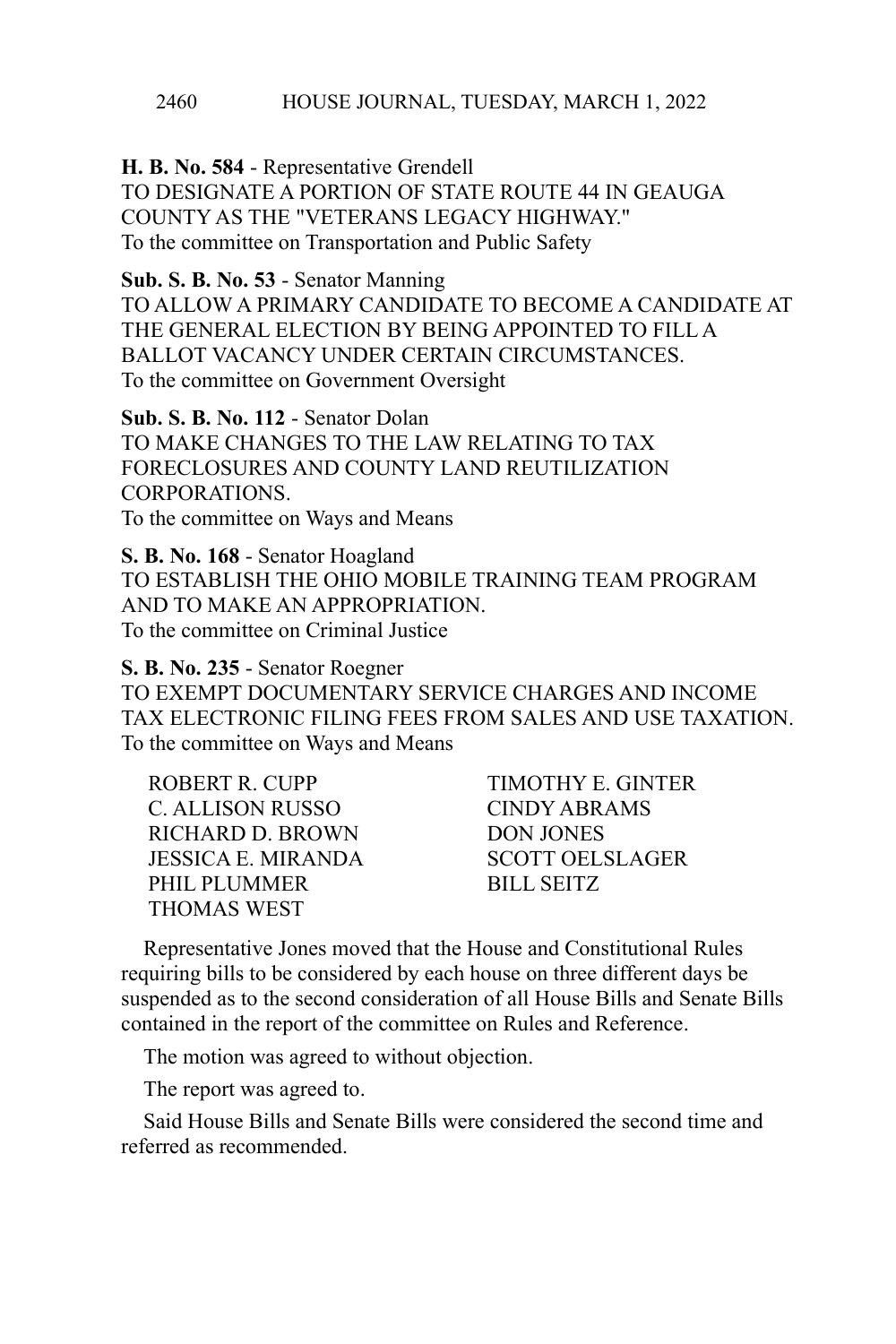# **MOTIONS AND RESOLUTIONS**

 Representative Russo reported for the Rules and Reference committee recommending that the following House Concurrent Resolution and House Resolution be introduced and referred to the following committees for consideration:

**H. C. R. No. 44** - Representative Humphrey RECOGNIZING MARCH 2022 AS TRIPLE NEGATIVE BREAST CANCER AWARENESS MONTH IN OHIO. To the committee on Health

**H. R. No. 194** - Representatives Stoltzfus and Ginter TO URGE THE UNITED STATES COMMISSION ON INTERNATIONAL RELIGIOUS FREEDOM TO TAKE WHATEVER ACTION IS NECESSARY TO ADDRESS AND RECTIFY THE SITUATION DESCRIBED IN THIS RESOLUTION, AND CONSIDER ADDING CANADA TO THE SPECIAL WATCH LIST OF COUNTRIES WHERE THE GOVERNMENT ENGAGES IN VIOLATIONS OF RELIGIOUS **FREEDOM** 

To the committee on State and Local Government

/s/ ROBERT R. CUPP Robert R. Cupp, Chair

Representative Jones moved that the Rules and Reference committee report on resolutions be agreed to and that the House Concurrent Resolution and House Resolution contained therein be introduced and referred as recommended.

The motion was agreed to.

Said House Concurrent Resolution and House Resolution were introduced and referred as recommended.

Representative Russo reported for the Rules and Reference committee recommending that the following resolutions be read by title only and approved:

#### **H. R. No. 188** - **Representative Koehler**

Honoring the Global Impact STEM Academy ag biotech team as a 2022 State Career Development Event Champion.

#### **H. R. No. 189** - **Representative Troy**

Honoring the Fairport Harbor Library on its Centennial.